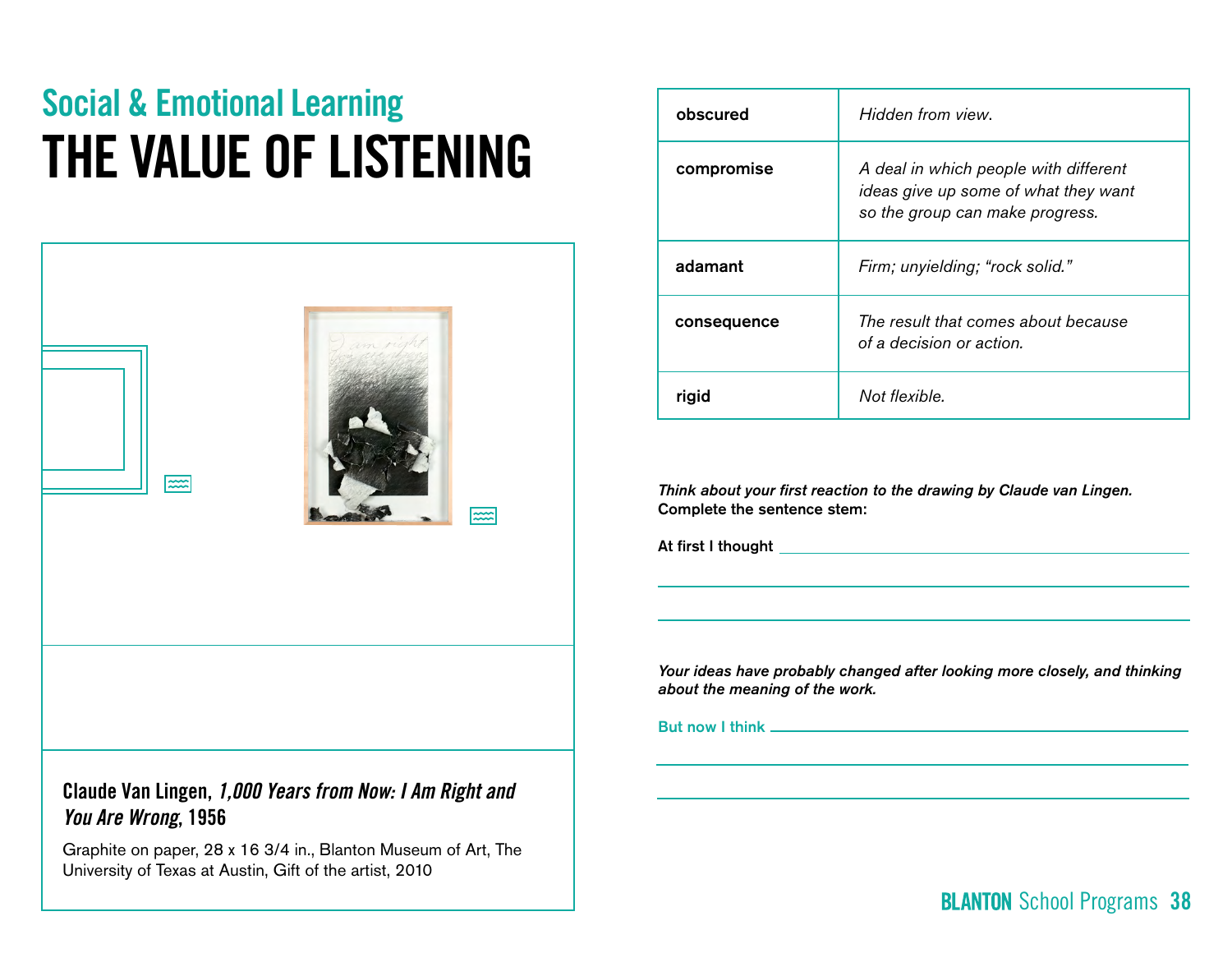How willing are you to change your mind, when you hear new information that you haven't considered? Truly listening to someone else's point of view can sometimes change our thinking. Instead of saying, "I am right… you are wrong!" look for more chances to say, "I used to think…but now I think."

Are you naturally curious and able to consider several possibilities at once? When you find yourself disagreeing with somebody, how do you try to express your own point of view, so that others will listen? Circle strategies from the list below that work for you and underline a new strategy you want to try.

| <b>Stay calm</b>                                  |                           | <b>Express feelings</b> | <b>Bully</b>      |  |  |
|---------------------------------------------------|---------------------------|-------------------------|-------------------|--|--|
| Ask for feedback                                  |                           | <b>Talk fast</b>        | Use humor         |  |  |
| <b>Provide information</b><br>Ignore alternatives |                           |                         |                   |  |  |
| <b>Repeat yourself</b><br>Line up allies          |                           |                         |                   |  |  |
| Tell a story                                      | Draw a picture or diagram |                         |                   |  |  |
| <b>Talk louder</b>                                |                           | Take a break            | <b>Exaggerate</b> |  |  |

Try to think of a time that good listening or compromise helped solve a disagreement — at home or at school, with a family member, friends or even someone you don't know. Maybe there was a time when someone listened to you and helped you come to a compromise. Write about it here. *If you can't think of a story right now, look for a chance to practice respectful disagreement and careful listening this week, then write about it here.*